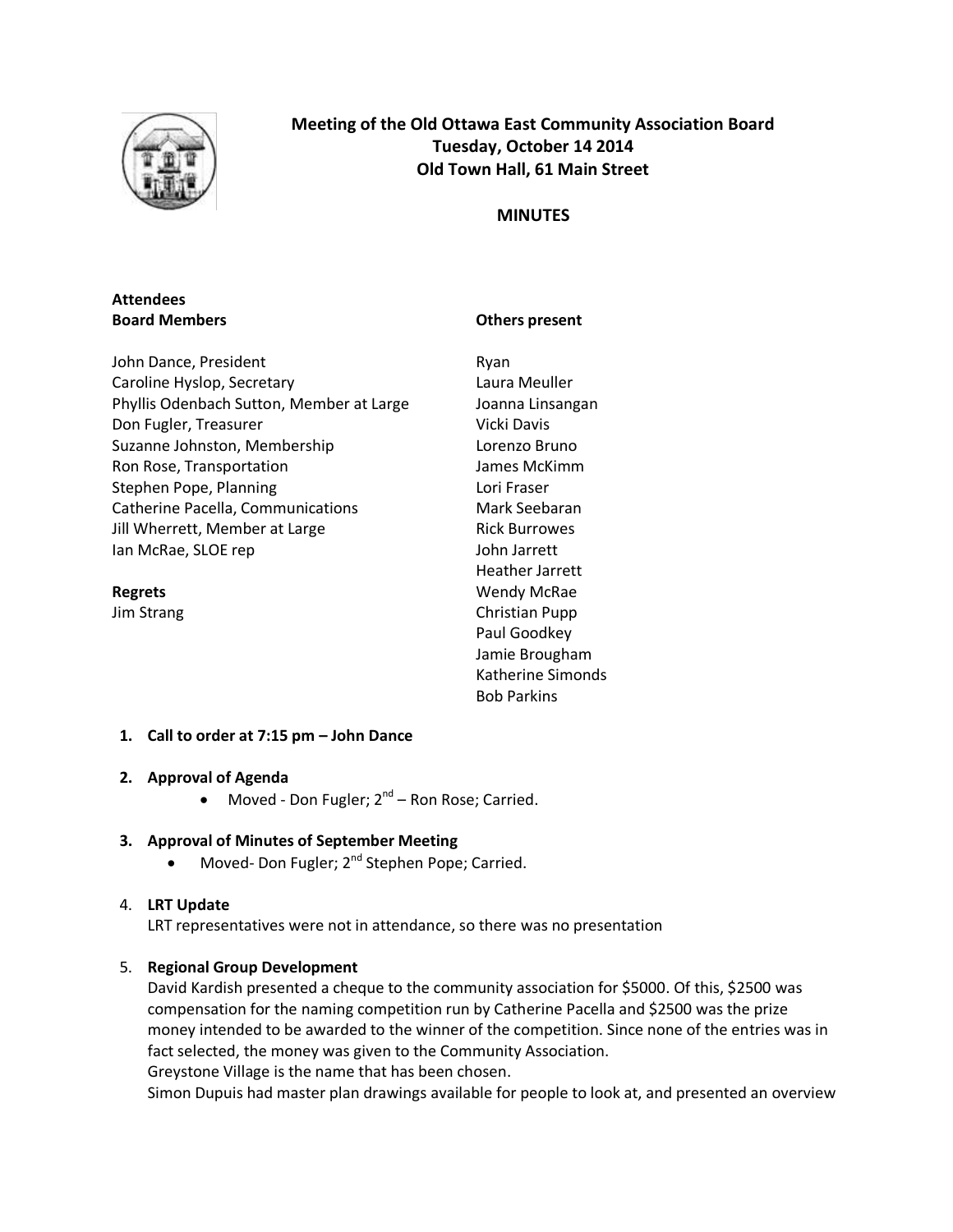of the planned development using a 3-D model on screen. A question was raised as to whether there would be any City public space such as a community centre or library. The answer is that at this point in time, there is no plan or discussion to that effect. CAG is taking the leadership on discussions with St. Paul University on the topic of community public space.

## 6. **Chair's Report –- John Dance**

A report was disseminated by email, and should be referred to for details.

- John obtained approval from the Board to write to the City to pressure for a playing field on the green space at Springhurst Park.
- Undergrounding of wires on Main Street: it does not look hopeful.
- The wheelchair ramp to Old Town Hall will not be built until next year, so concerns about accessibility continue, particularly for individuals who face physical barriers.
- The Jane's Walk last Saturday was a great success.
- A big thanks went out to Phyllis and Heather for organising the municipal all-candidates meeting.

## 7. **Treasurer's Report – Don Fugler**

The Association currently has approx. \$17,500. A detailed report will be presented at the AGM

## 8. **Councillor's Report – David Chernushenko**

- Concerns have been raised by some residents about the reconstruction of Lees Ave. in particular, there are still issues that some homeowners have with the retaining walls.
- One bus stop on Lees has been removed due to issues with traffic patterns.
- There was a meeting with City staff re the Western Rideau River Nature Trail to discuss the slope between what is now the back of St Paul and Brantwood Park.
- Will be pushing for a safe pedestrian crossing at colonel by and Clegg before the beginning of the Main Street reconstruction.
- The number 6 bus route has changed; it goes through the Glebe along Lees to the transitway. The result is more busses, which is an improvement for bus riders. A few residents raised concerns that they feel that there are too many busses on Lees.
- As far as councillor Chernushenko is aware, it is now too late to continue pushing for undergrounding of wires on Main Street. The design for the street is now complete and construction is essentially ready. To change that plan now would entail a two year delay. He is in favour of changing the policy, but it is just too late for the Main Street project.

## **9. Committee Reports**

## **9.1 Planning**

- When the Farmers' Market finishes for the season, Domicile will be putting in sales trailers and tearing down those buildings that will be demolished for the new development on the Sisters' property.
- There will be a transparency pilot project whereby members of our association will be able to sit in on preplanning stage at the City. This transparency pilot may be important as a confidence-building exercise but we will see how well it works out.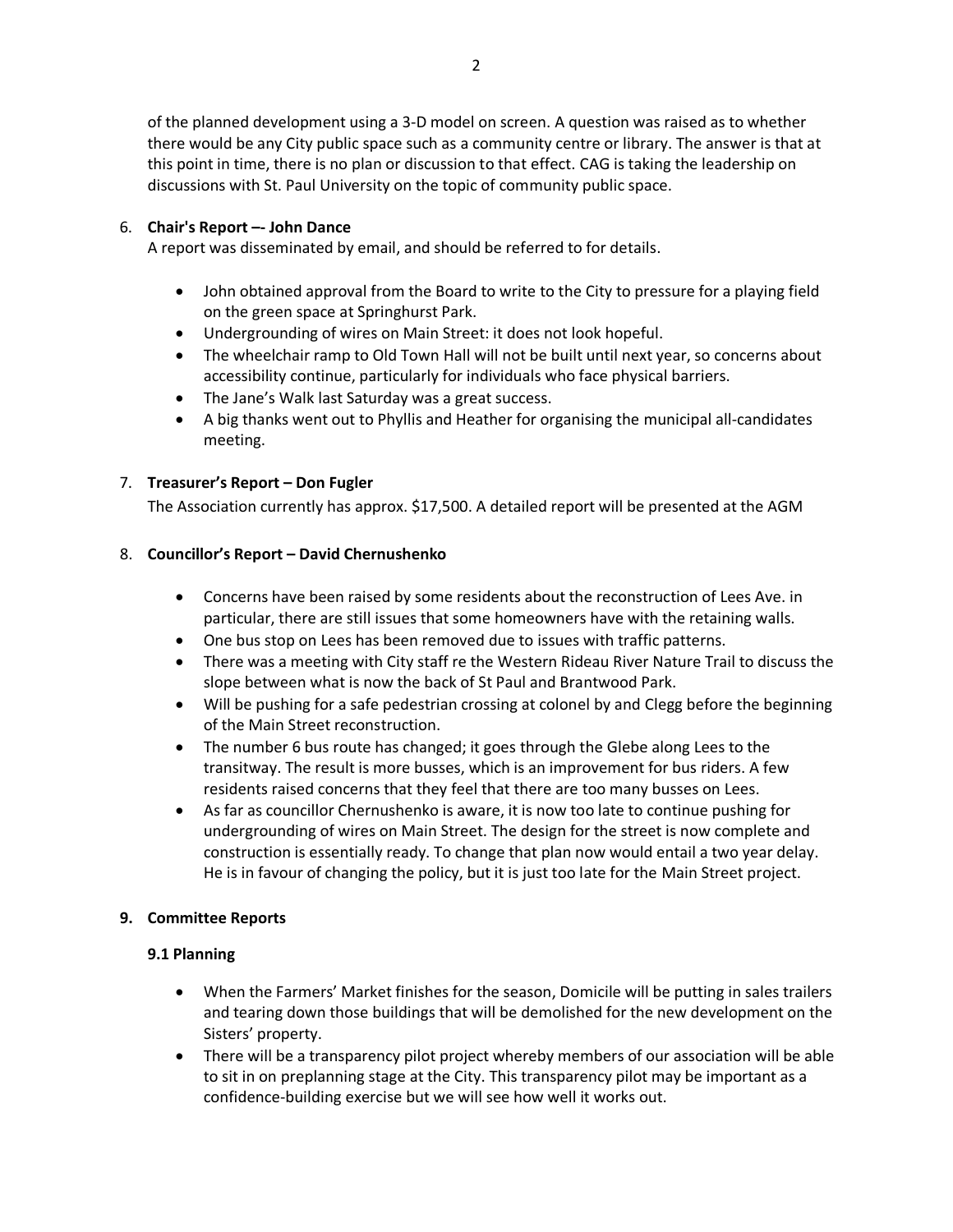#### **9.2 Transportation**

- The number six bus is now running along Lees.
- There are questions about traffic and transit along Main Street when the reconstruction starts. These are questions we are hoping to have answered at the open house in November. Main street reconstruction is expected to begin in the spring of 2015. We do not know which end they will start at.

## **9.3 City Centre Coalition**

No report.

## **9.4 Federation of Citizen's Associations**

Jim was not able to attend but he did submit a written report. See appendix.

## **9.5 Communications**

Catherine has website statistics, which she will send by email to the Board. As always, people are encouraged to send any announcements or information for the website and she will post it.

## **9.6 Community Safety**

There was an issue raised that a dog similar to a pit bull escaped from its yard and attacked and killed a small dog that was on a leash at the time. This was at Mason Terrace and Main.

## **9.7 Membership**

Suzanne reported that the membership drive is well under way and canvassers are out. They are still looking for a few more volunteers. It is hoped that canvassing will be completed by the AGM, but people will also be able to sign up at the meeting on Nov. 11.

## **9.8 SLOE**

A written report was circulated by email. See appendix.

## **10. Rideau River Western Pathway Nature Trail**

- Rideau Valley Conservation Authority and City of Ottawa are responsible for the design report.
- There will be paved paths essentially parallel to the nature trail.
- The main purpose of the September 30 meeting was to discuss the slope at the north end of Brantwood Park where the trail would connect with the path at the eastern edge of Greystone Village. The RVCA wants to work with the community to reforest the shoreline along the Rideau River and look at places where overland floodwaters can be redirected toward the river. There is also discussion about how the bike path would work at the south end of Brantwood Park where there is a grove of large oak trees, and finding a way to have an adequate path through the route without having to remove trees.
- It was reiterated that residents would prefer the path be surfaced with stone dust rather than paved through Brantwood Park. To the best of our knowledge there is no plan to clear the bike paths of snow in the winter.

## **11. Community activities Group**

No report.

## **12. All Candidates Meeting**

Phyllis reported on the all-candidates meeting in September.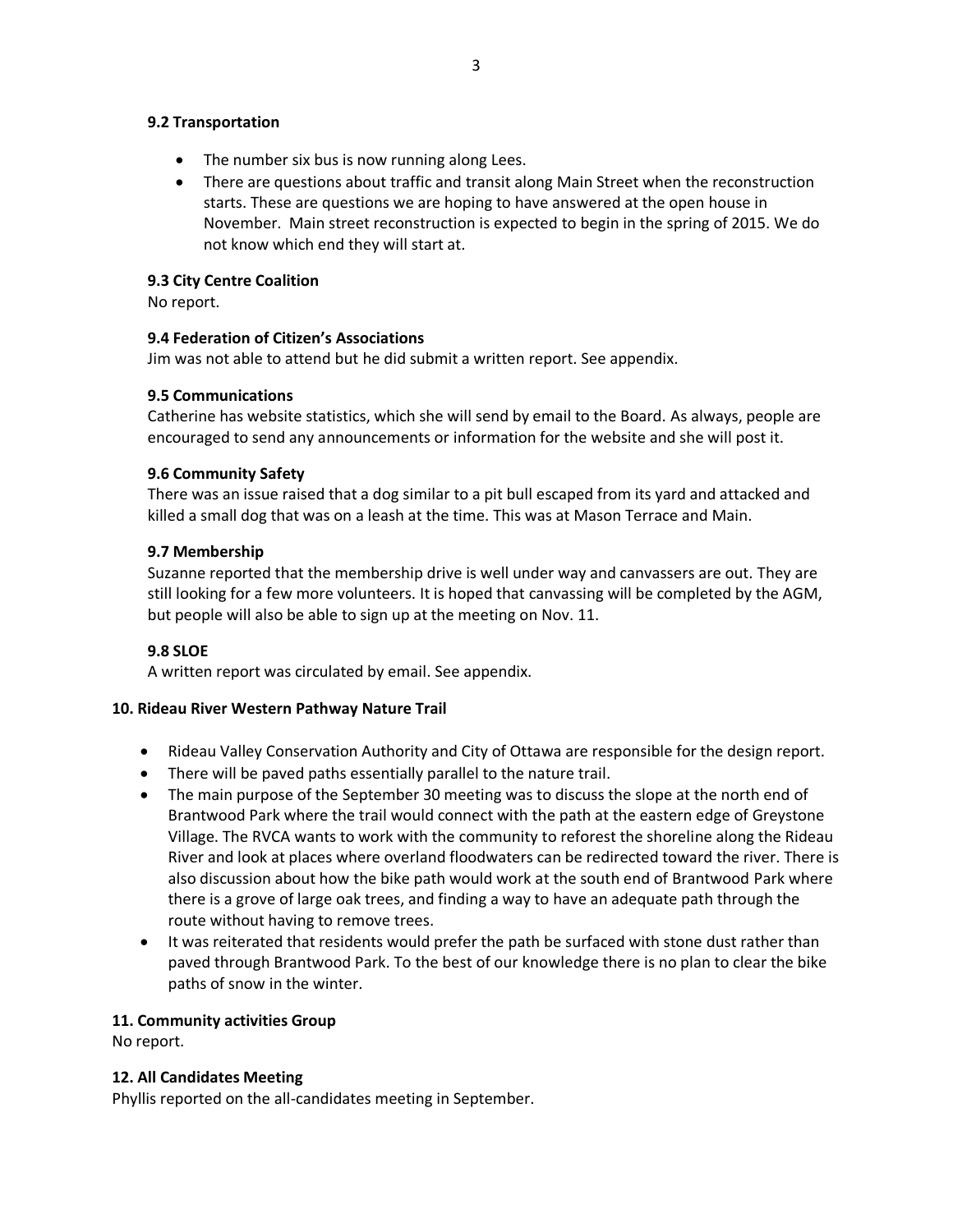- The Glebe community centre was a good venue, but it would have been good for the candidates to be on a raised stage to make it easier for the people at the back to see.
- There has been quite a bit of discussion of the format. Some people felt that there was not enough time for the candidates to answer the questions properly. Some folks felt that the community association questions were long-winded and did not give the candidates enough time to talk. The organising committee is going to try and ensure that the comments will be kept on googledocs so that the next time we have to organise something like this, we can refer back to the comments about what was good about the meeting and what can be improved.
- It has been raised that we should have a group tagged to organise all candidates meetings so that if there are future elections we can have a quick and efficient way to organise the allcandidates meetings.

## **13. Timing of Regular Meeting**

Ron proposes that we change the start time to 7PM instead of 7:15 PM in order to better ensure that we are finished by 9PM. The City and city staff object to meetings going over time.

Moved, Ron Rose. 2<sup>nd</sup> - Caroline Hyslop: That the Association Board begin its monthly meetings at 7PM. Carried.

## **14. Preparation for the Annual General Meeting**

- John is looking for volunteers to help set up and buy refreshments etc.
- Paul Dewar, Yasir Naqvi and the city councillor will each have a few minutes to speak.
- Wendy would propose a motion that the membership fee be raised to 4 dollars for next year.
- All the board terms are set to continue to continue to for another year.

## **15. New Business**:

- Retaining wall on Lees Avenue: the retaining walls in some places are now almost a foot lower than they were before. As a result, the roots of some trees are now protruding above the ground. Some residents are requesting that the City to reconstruct the retaining walls. The design appears to be inconsistent from house to house. Lees Avenue residents were assured that the property would be restored to the condition it was before but this is clearly not the case. John suggests that the community association offer its support to those residents who seek to have their property restored where the new retaining walls are insufficient to shore up the soil and the trees. Unfortunately, it is a poured concrete wall, which makes it difficult to alter the height. Paul has offered to take a look at the contract documents to see what still needs to be done.
- One resident commented that the City should commit to cleaning up the polluted land along the Rideau River. It was suggested that the City commit to clean up the legacy garbage and put in a boathouse for people to use and enjoy.
- **16. Date of next meeting –** November 11, 2014 Annual General Meeting

## **17. Adjournment**.

Moved – Ron Rose; Seconded: Stephen Pope – Carried.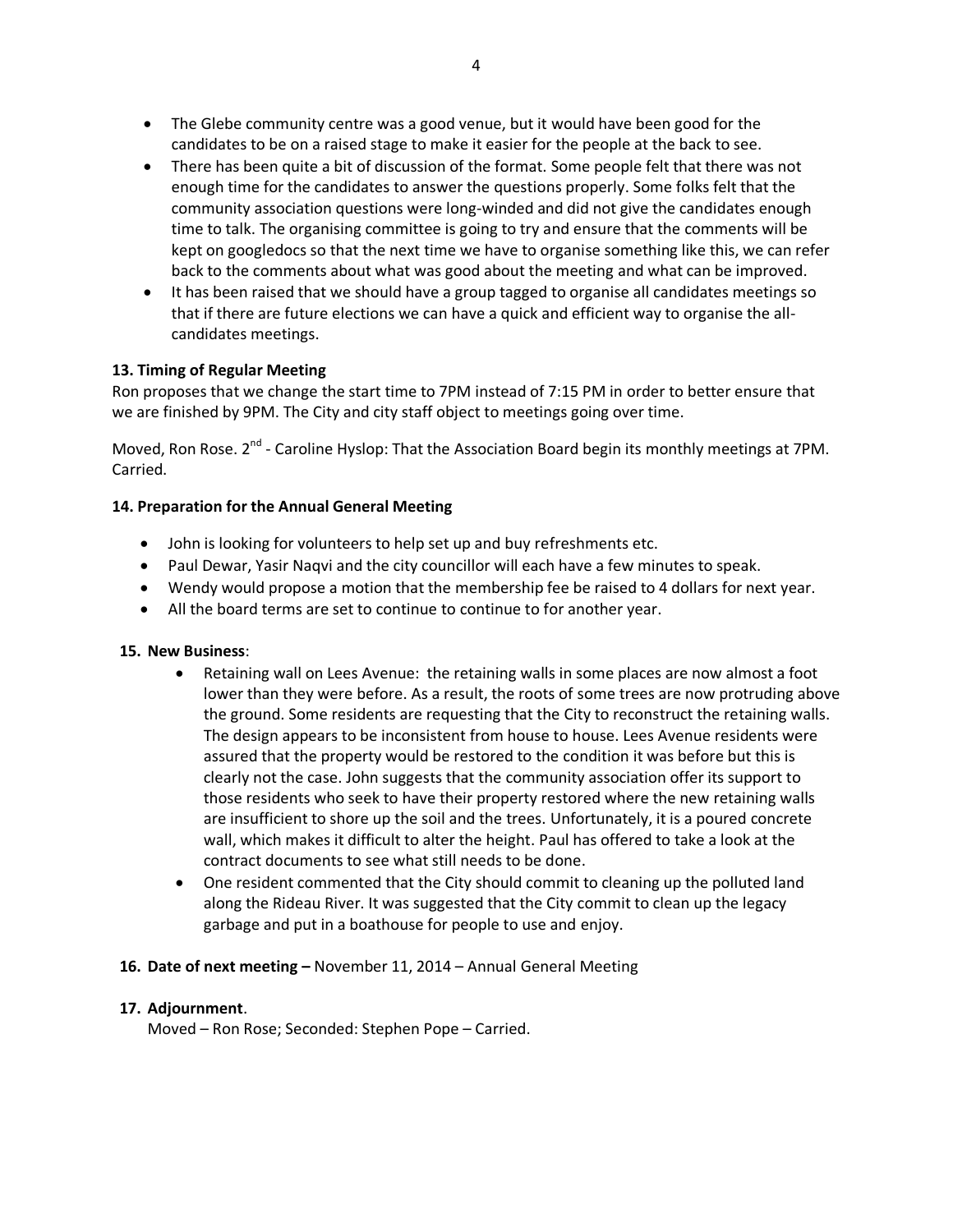## **APPENDIX 1: CHAIR'S REPORT**

OECA\_chairsReport\_2014\_10\_14287

#### **Chair's Report – October 2014**

- 1. *Col By – Clegg Safe Crossing:* No news on when the promised open house will be held to discuss the proposed design. That said, we've written both the City and the NCC suggesting that it would be advantageous to accelerate construction before the planned "fall 2015" so that there will be a safe crossing in place when considerably more traffic uses the intersection while Main Street is under construction, something that will start next spring.
- 2. *Expansion of Springhurst Park – Follow-up*: Several of us met with city staff and Councillor Chernushenko to understand just what the Springhurst expansion will consist of and how the additional parkland can be used. While the expansion is excellent, we were disappointed to learn that the expansion is less than what had been indicated in map that had been provided during the course of the city's consultation on Lees LRT transit-oriented development (TOD).

Indeed, although additional lands are being added to Springhurst Park the city is preserving Alta Vista Transportation Corridor lands that would still allow the full four-lane elevated (plus on and off ramps at Lees) AVTC proposal that OOE and other communities have strenuously opposed over many years.

Ian McRae, Mary Trudeau and I recommend that OOECA write to the Mayor, Councillor Chernushenko and city staff expressing our concern that the actual expansion is less than what we'd seen through TOD consultation and that we seek addition of "surplus" AVTC lands on the east (apartment side of the AVTC corridor) transferred to Rideau River Trail Park (also known as "166 Lees" Park); that the part that has already been transferred to Springhurst be integrated with improvements to be part of the larger Springhurst Park; and that the lands being preserved for AVTC become a regulation playing field(s) that would be used for at least 17 years. (The approved Transportation Master Plan excludes the building of the AVTC until at least 2031, as per the "affordable' roads schedule.)

See graphics below re what was originally provided in TOD discussions then what was recently provided – showing actual park expansion.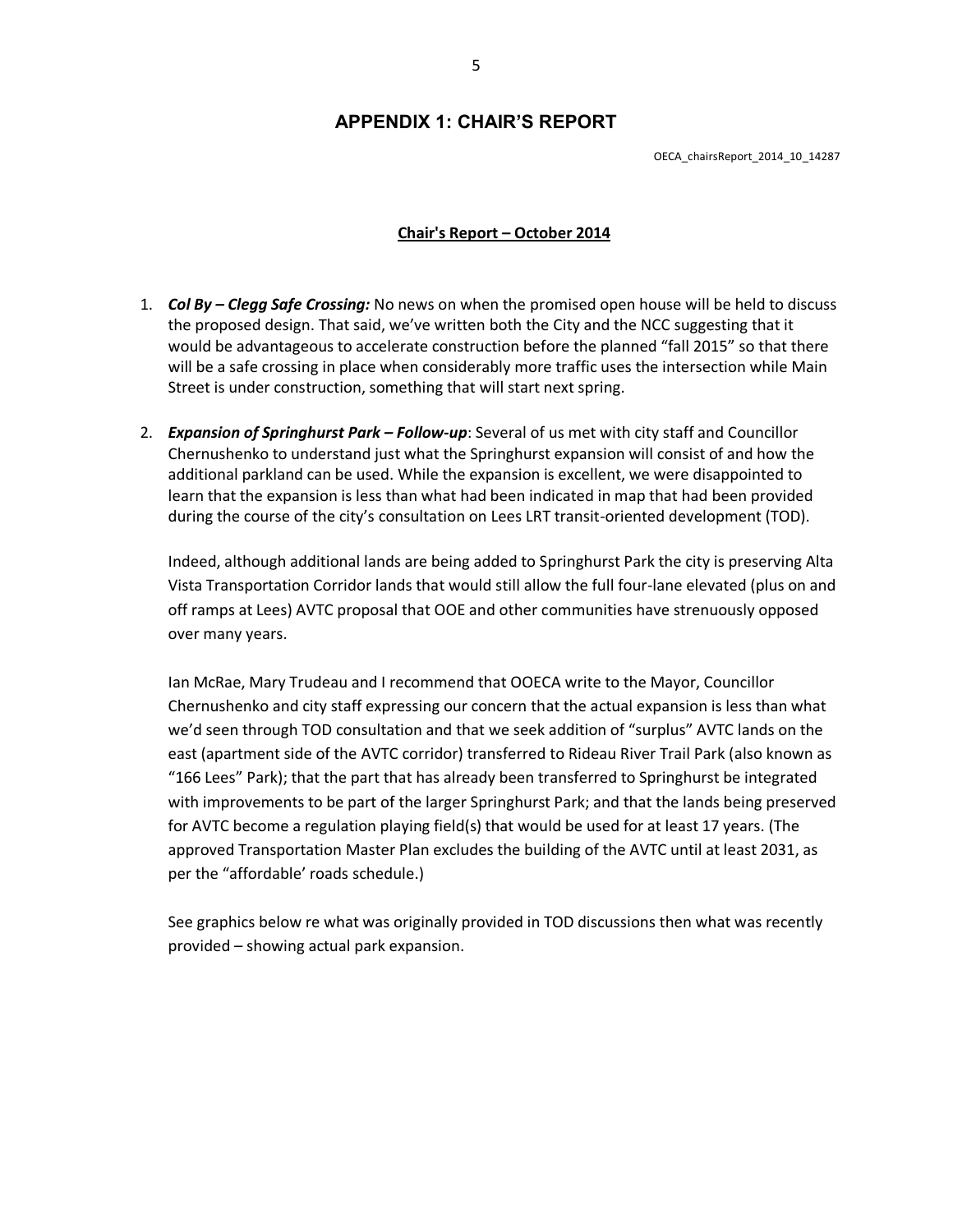

- 3. **Footbridge – Election Discussions:** In the interest of accelerating the construction of the Clegg-Fifth canal footbridge (currently not scheduled until 2020 – 2025) Councillor Chernushenko has proposed "a multi-party financing partnership." To the extent that this would involve community fund-raising, most people I have spoken with are quite opposed. On the hand it would be good if other levels of government and wealthy philanthropists contributed. Also of note, Mayor Watson in an interview with the Ottawa Citizen, says he would "speed up" plans for the bridge. I know a number of people have spoken to him about this. My suggestion is that the priority of the bridge should be mentioned to any municipal candidates you meet.
- 4. *Rideau River Western Pathway (nature trail):* SLOE reps met with Robin Bennett (City cycling), Jocelyn Chandler (RVCA) and Councillor Chernushenko to review the final "functional plan" proposed for the Rideau River Western Pathway. The plan has many excellent attributes but the sticking point continues to be that the City wants to have a hard-surfaced pathway running along the shore in Brantwood Park. The City insists on a hard-surface because, according to Mr. Bennett, the pathway is being built primarily as a component of the city's transportation network, one that readily allows more people to bike to work etc. Also, the city says that from an accessibility standpoint a paved surface is required. SLOE reps dispute this and say a soft surface (stone dust) is readily usable by all but slows down fast bikes thus making the pathway safer for children and pedestrians in Brantwood.

Specifically, SLOE has proposed that if there really must be a hard-surfaced pathway through Brantwood it should be adjacent to Onslow, going back to the shoreline between the north face of the fieldhouse and the southern ball diamond. Also, representatives discussed where the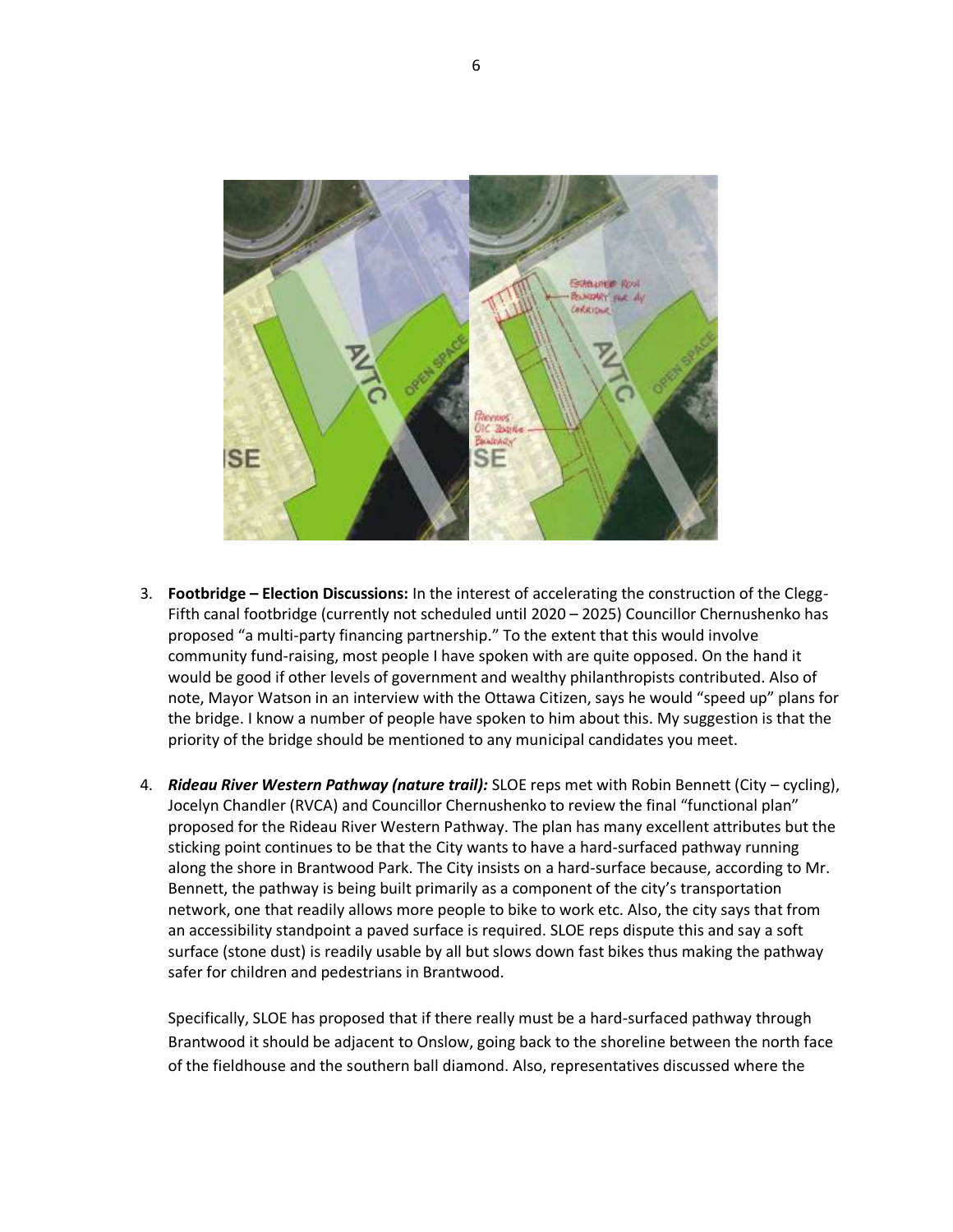pathway should go up the steep slope at the foot of Clegg Street. The consensus is that it should enter the Oblate property about 30 metres from the shoreline, as set out in the CDP/SP.

5. *Regional's Oblate Development Open House (September 16):* Regional's public presentation of its plans for the development of the Oblate lands was, in my view, well-received and wellattended (packed SPU amphitheatre). The presentation was thorough and represented the discussions already had with OOECA planning committee and SLOE reps. Of considerable importance, the proposals adhere to the approved (2011) OOE CDP/SP with few exceptions.

The most significant exception is that Regional is proposing – with Saint Paul University – to extend Hazel so that this would become a primary access point to the development and would allow a "U" like accessibility, using both Oblate Avenue and the Hazel extension. A primary benefit of this is that the "Grand Allée," originally proposed as a major access route would become a public linear park, with only emergency and service vehicles being able to use.

A second proposed change from the approved CDP/SP is that what is now deemed "mixed-use" well away from Main Street, would no longer be required to have commercial. The OOECA planning committee supports both of these proposed changes. The proposed heights and density of development remain as was set out in the CDP/SP.

- 6. *Undergrounding of Hydro Wires on Main Street:* Thanks to the hard work of Paul Goodkey, OOECA sent a letter regarding Main Street undergrounding to the mayor and all councillors but there has been no response to the letter. In a recent email Councillor Chernushenko made the following comment on the issue: "I made it very clear recently in person at an OOECA meeting and in some letters to residents that the ship has sailed on Main Street design and construction. I cannot devote any more energy into revisiting the hydro non-burial, even if none of us are happy with the outcome. What would we be trying to prove with a cost-benefit analysis? The design is finished and construction imminent. A decision to significantly alter the design, should that be possible, should there be money, would set the whole project back by about two years. If there is something I am not understanding, then I am open to hearing it."
- 7. *Accessibility to Old Town Hall:* As a result of the delay in constructing the ramp at OTH those with accessibility challenges have been cut off from use of OTH for three years. It seems as though the gap is unreasonable as other accessibility issues are dealt with elsewhere. There is also the point that the second floor of OTH will remain inaccessible to those with mobility challenges. The City and councillor's positions on this are not known.
- 8. *Main Street Open House:* This has been set for 6 9 p.m., Thursday, November 20 in SPU's Normandin Room. A key part of the information is how the construction is proposed to unfold over the next two years, including proposed detours.
- 9. *Lees / Main Reconstruction:* The general sense that I get is that the Lees reconstruction went reasonably well aside from the excessive and speeding traffic that went onto adjacent streets.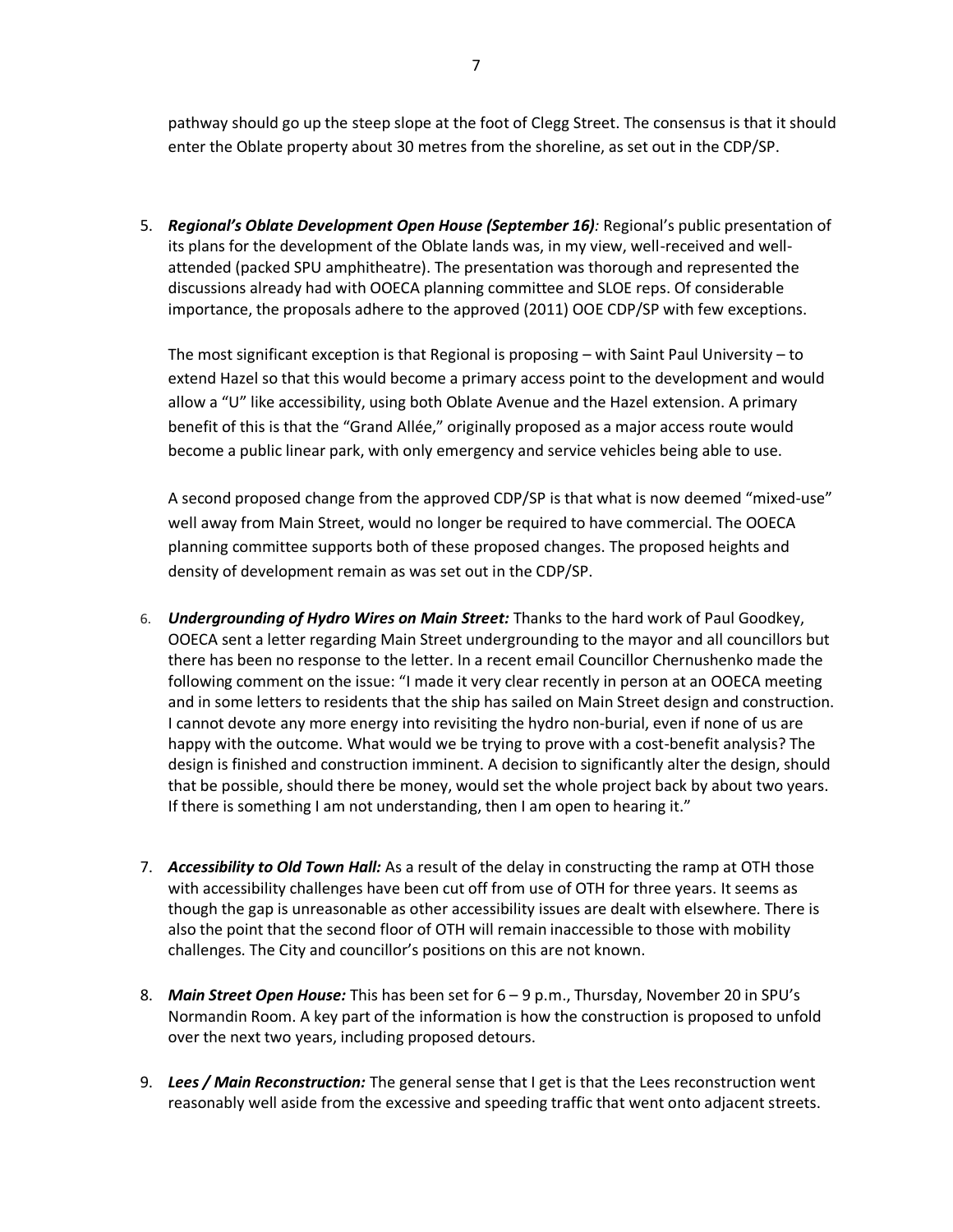However, one specific issue is that at least one Lees resident found that the city's restoration work of his front yard was not as it had been and the new configuration was not discussed in advance. This particular issue remains under review. The principle of ensuring the City fully discusses "before" and "after" construction will be important to all Main Street residents.

- 10. *AGM (November 11, Church of the Ascension):* I'll soon circulate the draft OOECA report for Board members' review. The goal will be to have this posted on the OOECA website two weeks before the AGM so that members can see in advance of the meeting. Also volunteers are needed to help with food and beverage purchase and meeting setup.
- 11. *Jane's Walk for Oblates Property:* A "Jane's [as in Jane Jacobs] Walk" of the Oblates property was held October 5, 2014 with about 70 people participating. Special thanks to Laura Mueller and other Jane's Walk organizers for making it happen and "tour" leaders Stephen Pope, Josh Kardish (Regional) and Dave Renfroe (Domicile).
- 12. *OOECA Column for Next Mainstreeter:* I'd propose to address miscellaneous issues that have come up, including those mentioned here (e.g., undergrounding, Main and Lees reconstruction construction, nature trail). It's due October 15.
- 13. *Open Streets Festival (Main Street) – Saturday, September 13:* Feedback I heard on this (I was away) was that terrible weather greatly limited participation. Also, there weren't major traffic problems as a result of the temporary closure of a one-block section of Main.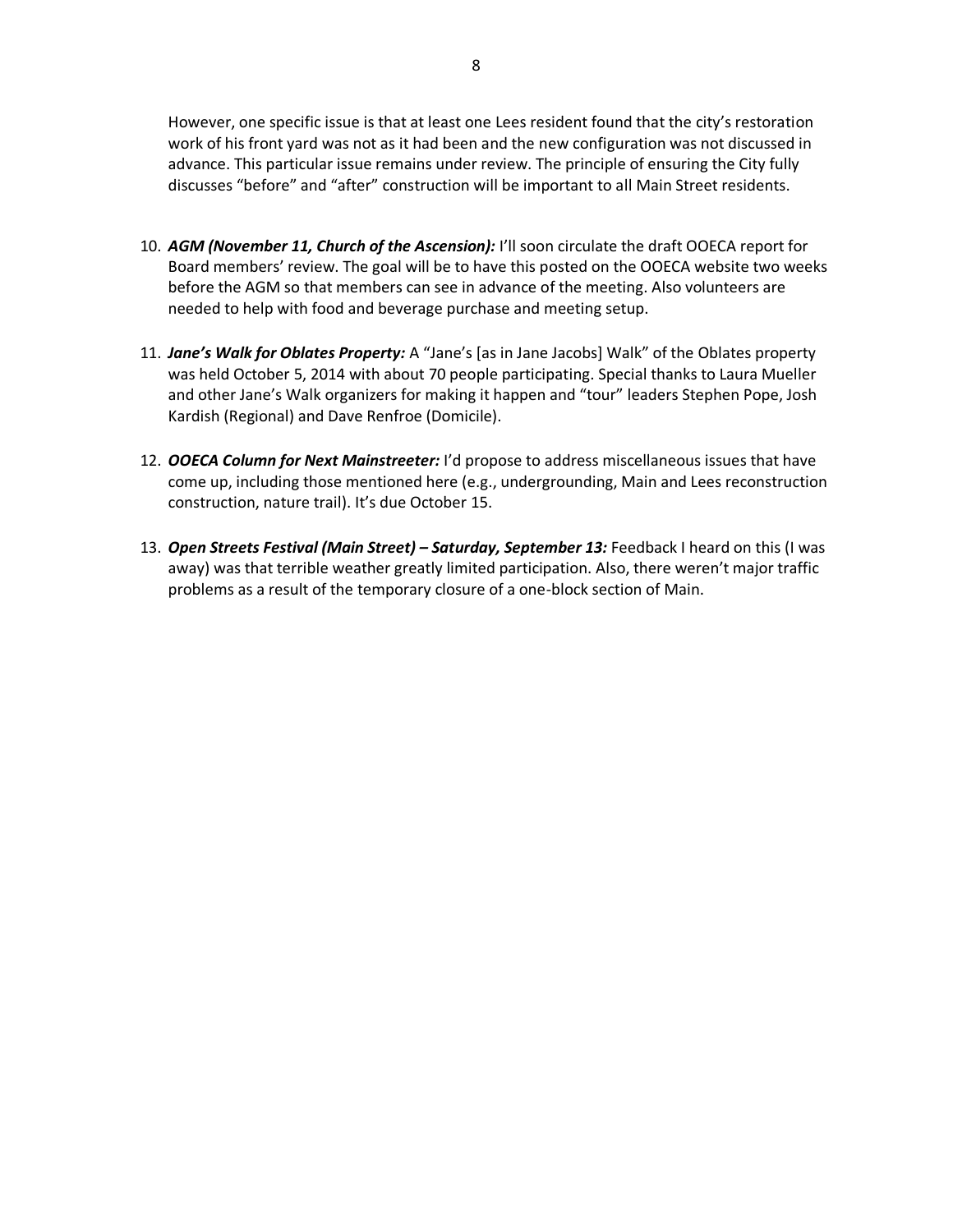# **APPENDIX 2 SUSTAINABLE LIVING OTTAWA EAST REPORT**

## **SLOE Report to the OECA Meeting of October 14, 2014**

## **Lees Community Garden**

Some of the vegetables were harvested from garden boxes for St. Luke's lunch table program at St. Luke's Anglican Church on Somerset. Twenty pounds of tomatoes and also a number of cucumbers were donated and were greatly appreciated.

The Garden had a work day to start cleaning the area and preparing for the winter. For the winter months we also put out a request for volunteers for two tasks: one to create some signs to explain what community gardening is and how to contact us, also to investigate and prepare a plan on the replacement of the benches. If benches are something the city or community could provide they would be very well used by the community.

## **Ottawa East Community Garden**

It was a highly successful growing year for the Ottawa East Community Garden.

## **Children's Garden**

There was a successful Potluck Harvest Dress-Up Party on October 11<sup>th</sup>. It was a time to give thanks to all the contributors, growers and the supportive community. There are continuing clothes swaps from 10 to 11:30, Tuesdays & Thursdays until the end of October. "Swap until you Drop."

## **Main Farmers' Market**

EnviroCentre and the City of Ottawa, with the MFM, hosted Ottawa's first Open Streets Festival, on Saturday, Sept 13<sup>th</sup>. The driving cold rain dampened the event somewhat but there was still a good turnout.

An apple festival, sponsored by the City's Rural Association Partnership Program was held on Saturday Sept. 2o.

## **Rideau River Nature Trail (RRNT)**

Student volunteers from Carleton Serves were involved in maintenance activities on September 27<sup>th</sup>. They enthusiastically removed burdocks and buckthorn form Brantwood and Japanese knotweed from the Centennial Drive shoreline. They also divided perennials in the native wildflower bed at Centennial.

"Cleaning the Capital" events were held in Brantwood and Springhurst Parks on October 11<sup>th</sup>.

## **Deep Green Project**

Regional is commissioning a business case assessment on district energy; is engaging with Enbridge in a Savings by Design process that aims to achieve high levels of energy efficiency; has indicated an intent to pursue significant landscaping approaches to manage storm-water on site; and has expressed a significant commitment to affordable housing. Its current design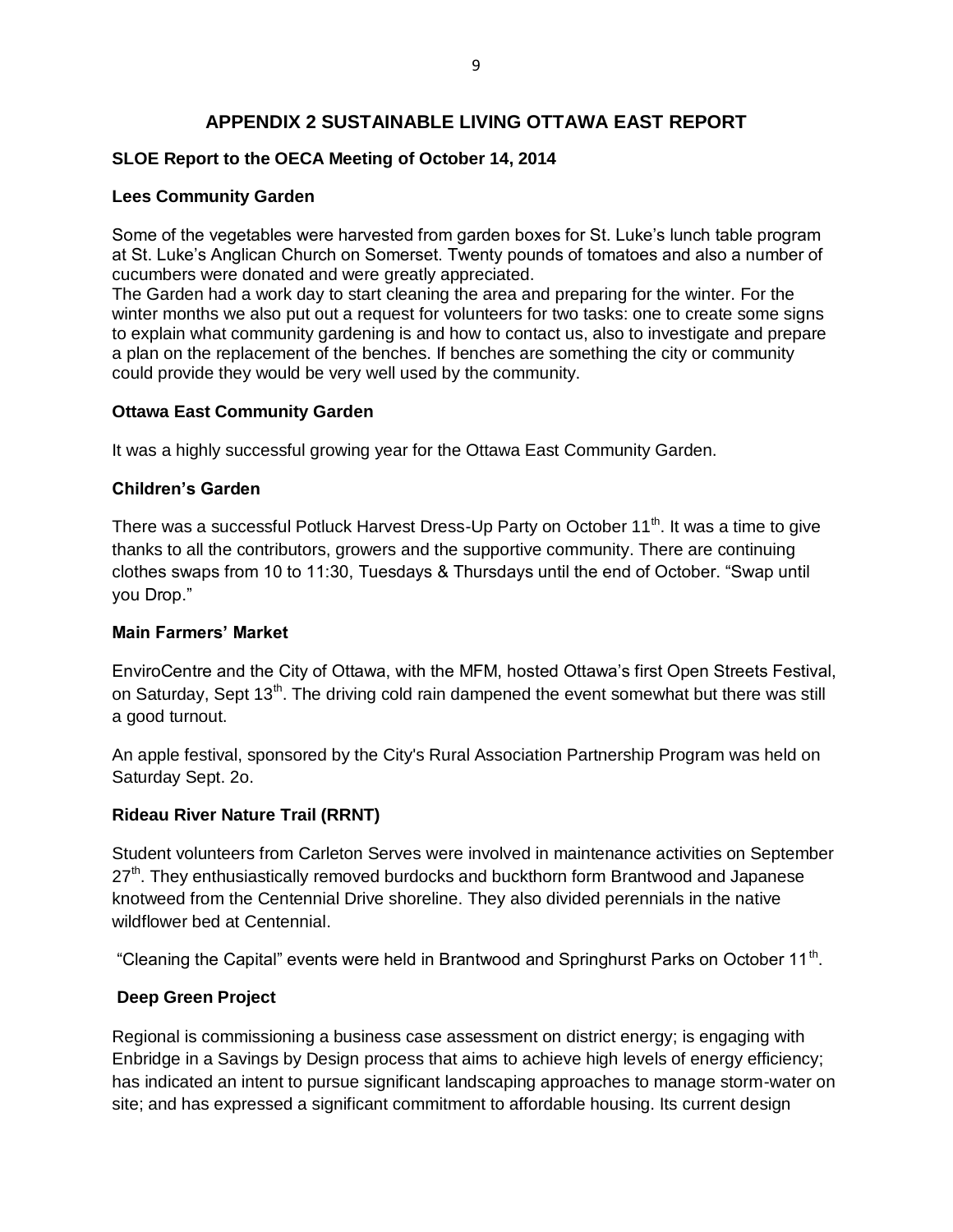solution to accommodate the City's multi-use pathway along with a "window road" will leave the 30 m green buffer along the shoreline intact. SLOE will continue to encourage and support progress on these and other aspects of the four themes of its Deep Green project

Jocelyn Chandler of RVCA and Robin Bennett (city - cycling) met with community members to discuss the plan for how the multi-use pathway and the nature trail will go through the Oblates property and through Brantwood.

Compiled by Ian McRae